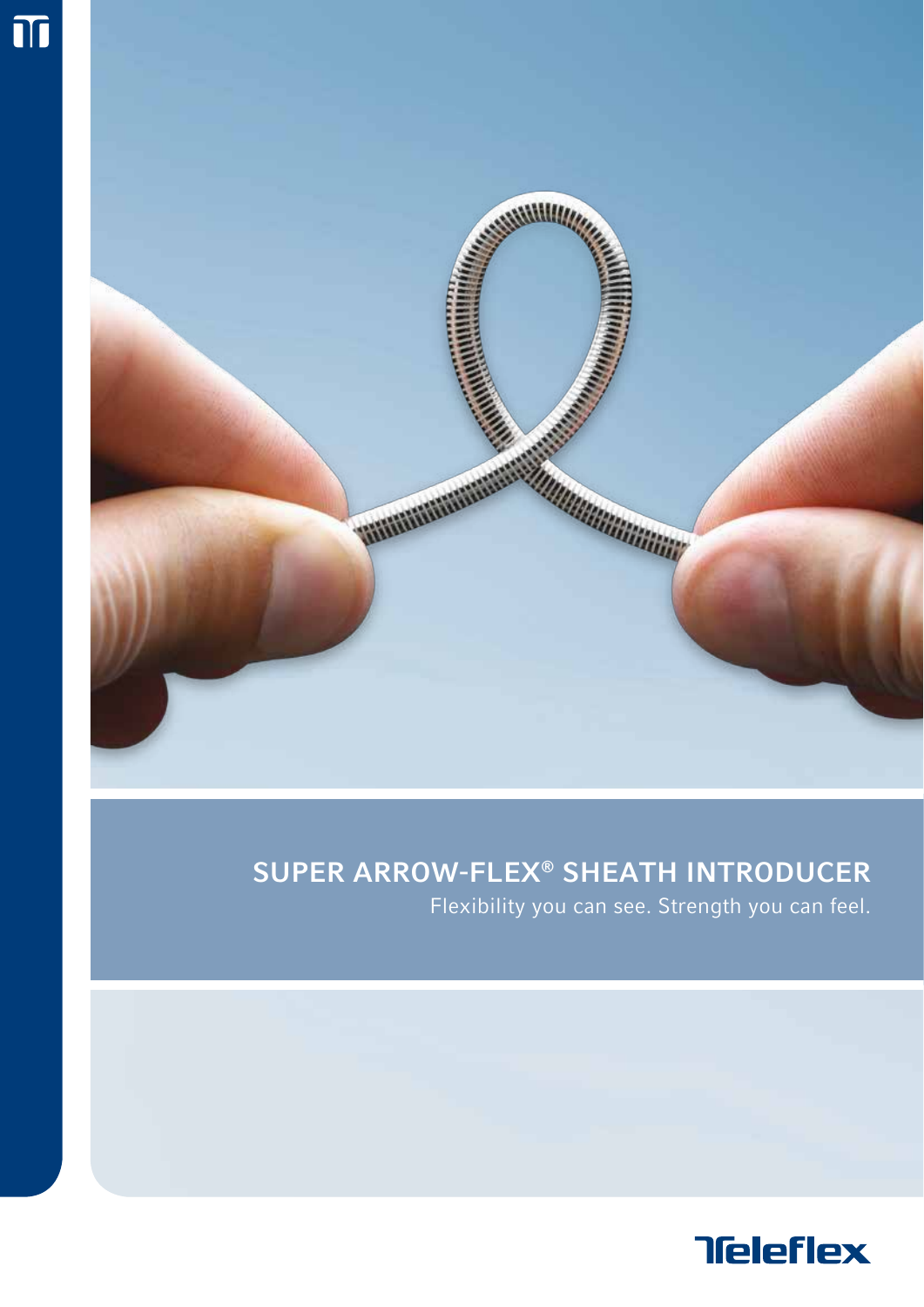# Complete vascular access without kinking or collapsing

# THE FLEXIBLE, KINK-RESISTANT SUPER ARROW-FLEX SHEATH INTRODUCER

The ARROW brand of Teleflex sheath introducers continues to be the choice of many clinicians who require flexibility in sheath design in many areas of the world. Super Arrow-Flex gives you complete vascular access, thanks to its wire-reinforced design and construction. From easy insertion and handling to the highly visible radiopaque tip\*, Super Arrow-Flex is designed to deliver optimal performance from start to finish. And with a wide range of sheath sizes and lengths, Super Arrow-Flex gives you flexibility of choice for multiple vascular applications.

# RANGE OF PRODUCTS FOR INTERVENTIONAL **PROCEDURES**

- specific designs suitable for renal, carotid, and transseptal procedures
- wide range of products provides reliable access during crossover, TIPS, and antegrade brachial procedures
- variety of product options from 5Fr. to 11Fr. and 7.5cm to 100cm
- sheath available with and without guide wire
- colour coded for convenience



## MAXIMUM EFFECTIVENESS EVEN IN THE MOST CHALLENGING CASES

- exclusive coil-wire design allows the sheath to flex at any point and in any direction without kinking or losing support
- excellent steerability helps negotiate tortuous anatomies
- tapered dilator provides exceptional pushability to the contralateral leg and the superficial femoral artery (SFA)
- increased patient comfort and reduced back pain post-procedures due to the flexible design<sup>1</sup>



<sup>1</sup> Waksman et al. Randomized comparison of flexible versus nonflexible femoral *sheaths on patient comfort after angioplasty. American Heart Journal. 131:6, 1076-1078.*

*\*35cm and longer, except 5Fr.*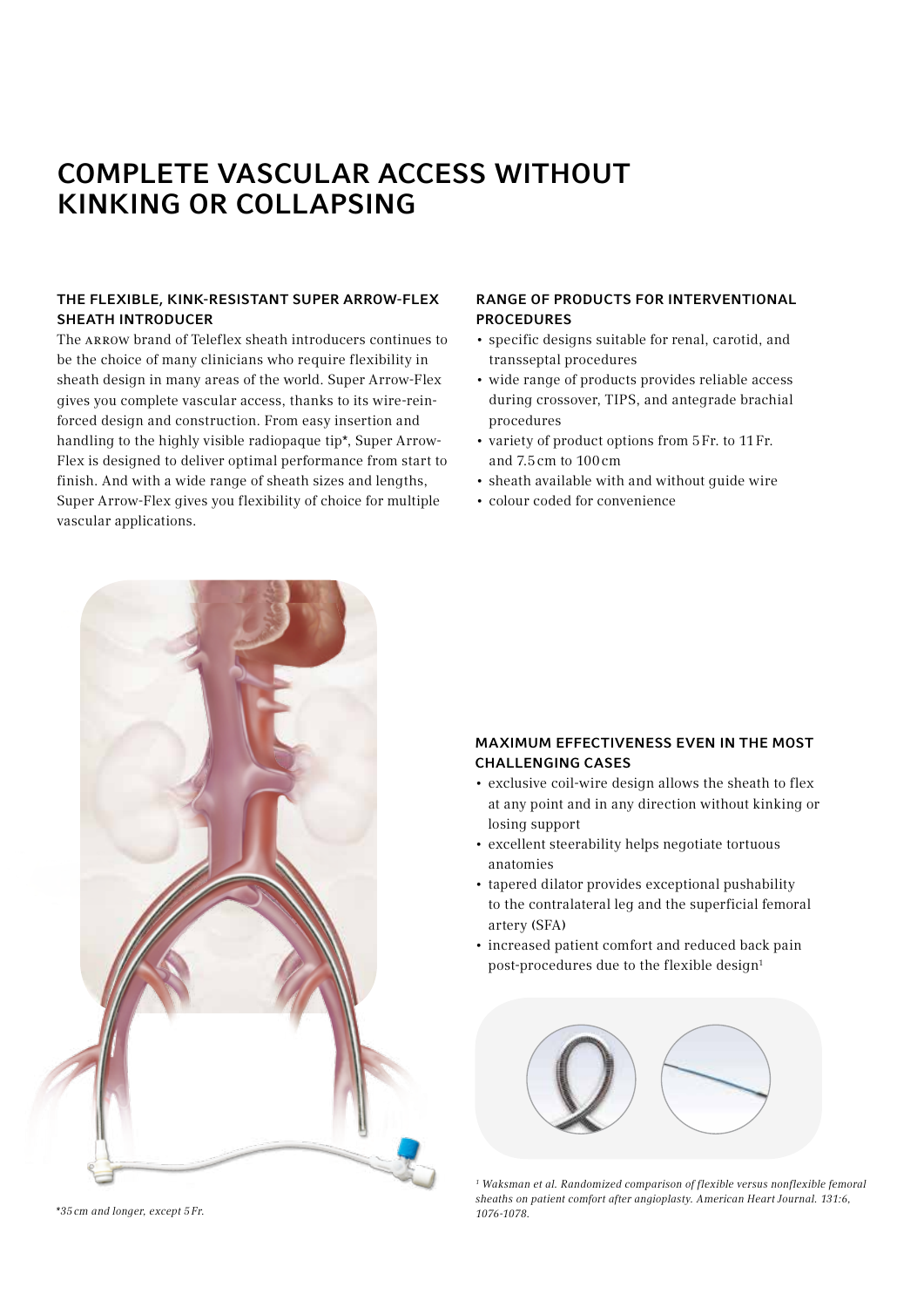# Super Arrow-Flex SHEATH INTRODUCER SETS WITH WIRE GUIDES

| REF.       | SHEATH<br><b>SIZE</b> | SHEATH LENGTH   | COLOUR<br>CODED HUB | SETS/<br>CASE |
|------------|-----------------------|-----------------|---------------------|---------------|
| CP-07511-P | 5 Fr.                 | 7.5cm           | grey                | 10            |
| CP-07511   | 5 Fr.                 | 11cm            | grey                | 10            |
| CP-07611-P | 6 Fr.                 | 7.5cm           | green               | 10            |
| CP-07611   | 6Fr.                  | $11 \text{ cm}$ | green               | 10            |
| CP-07711   | 7 Fr.                 | $11 \text{ cm}$ | orange              | 10            |
| CP-07811   | 8Fr.                  | $11 \text{ cm}$ | blue                | 10            |
| CP-07911   | 9 Fr.                 | 11 cm           | black               | 10            |
| CP-07011   | $10$ Fr.              | $11 \text{ cm}$ | white               | 10            |
|            |                       |                 |                     |               |

# 5-10 FR. INTRODUCERS

#### Each "CP" set includes:

- Super Arrow-Flex sheath with integral side port/ haemostasis valve and attached 3-way stopcock
- 17 3/4" (45cm) long dual purpose "J" tip spring-wire guide in holder with tip straightener. Short-length sheath set (P) has .021"-dia. and all others have .035"-dia. wire guide
- vessel dilator with snap-lock feature
- obturator cap

# Super Arrow-Flex SHEATH INTRODUCER SETS WITHOUT WIRE GUIDES

| <b>5FR. INTRODUCERS</b> |                       |                  |                     |                |
|-------------------------|-----------------------|------------------|---------------------|----------------|
| REF.                    | <b>SHEATH</b><br>SIZE | SHEATH LENGTH    | COLOUR<br>CODED HUB | SETS/<br>CASE  |
| CL-07511                | 5 Fr.                 | 11cm             |                     | 10             |
| CL-07524                | 5 Fr.                 | $24 \text{ cm}$  |                     | 5              |
| CL-07545                | 5 Fr.                 | 45 cm            | grey                | 5              |
| $CL-07565$              | 5 Fr.                 | 65cm             |                     | 5              |
| CL-07590                | 5 Fr.                 | 90cm             |                     | 2              |
| <b>6FR. INTRODUCERS</b> |                       |                  |                     |                |
| REF.                    | SHEATH<br>SIZE        | SHEATH LENGTH    | COLOUR<br>CODED HUB | SETS/<br>CASE  |
| CL-07611                | 6 Fr.                 | 11cm             |                     | 10             |
| CL-07624                | 6 Fr.                 | 24 cm            |                     | 5              |
| CL-07635                | 6 Fr.                 | 35 cm            |                     | 5              |
| CL-07645                | 6 Fr.                 | 45 cm            | green               | 5              |
| CR-07645*               | 6 Fr.                 | 45 cm (renal)    |                     | 5              |
| CL-07665                | 6 Fr.                 | 65 cm            |                     | 5              |
| CL-07690                | 6 Fr.                 | 90 <sub>cm</sub> |                     | 2              |
| <b>7FR. INTRODUCERS</b> |                       |                  |                     |                |
| REF.                    | SHEATH<br>SIZE        | SHEATH LENGTH    | COLOUR<br>CODED HUB | SETS/<br>CASE  |
| CL-07711                | 7 Fr.                 | 11 cm            |                     | 10             |
| CL-07724                | 7 Fr.                 | 24cm             |                     | 5              |
| CL-07735                | 7 Fr.                 | 35 cm            |                     | 5              |
| CL-07745                | 7 Fr.                 | 45 cm            |                     | 5              |
| CR-07745*               | 7 Fr.                 | 45 cm (renal)    |                     | 5              |
| CR-07745-NT**           | 7 Fr.                 | 45 cm (renal)    | orange              | 5              |
| CL-07765                | 7 Fr.                 | 65cm             |                     | 5              |
| CL-07780                | 7 Fr.                 | 80 <sub>cm</sub> |                     | $\overline{2}$ |
| CL-07790-R*             | 7 Fr.                 | 90 cm (carotid)  |                     | 2              |
| CL-07700                | 7 Fr.                 | 100 cm           |                     | $\overline{2}$ |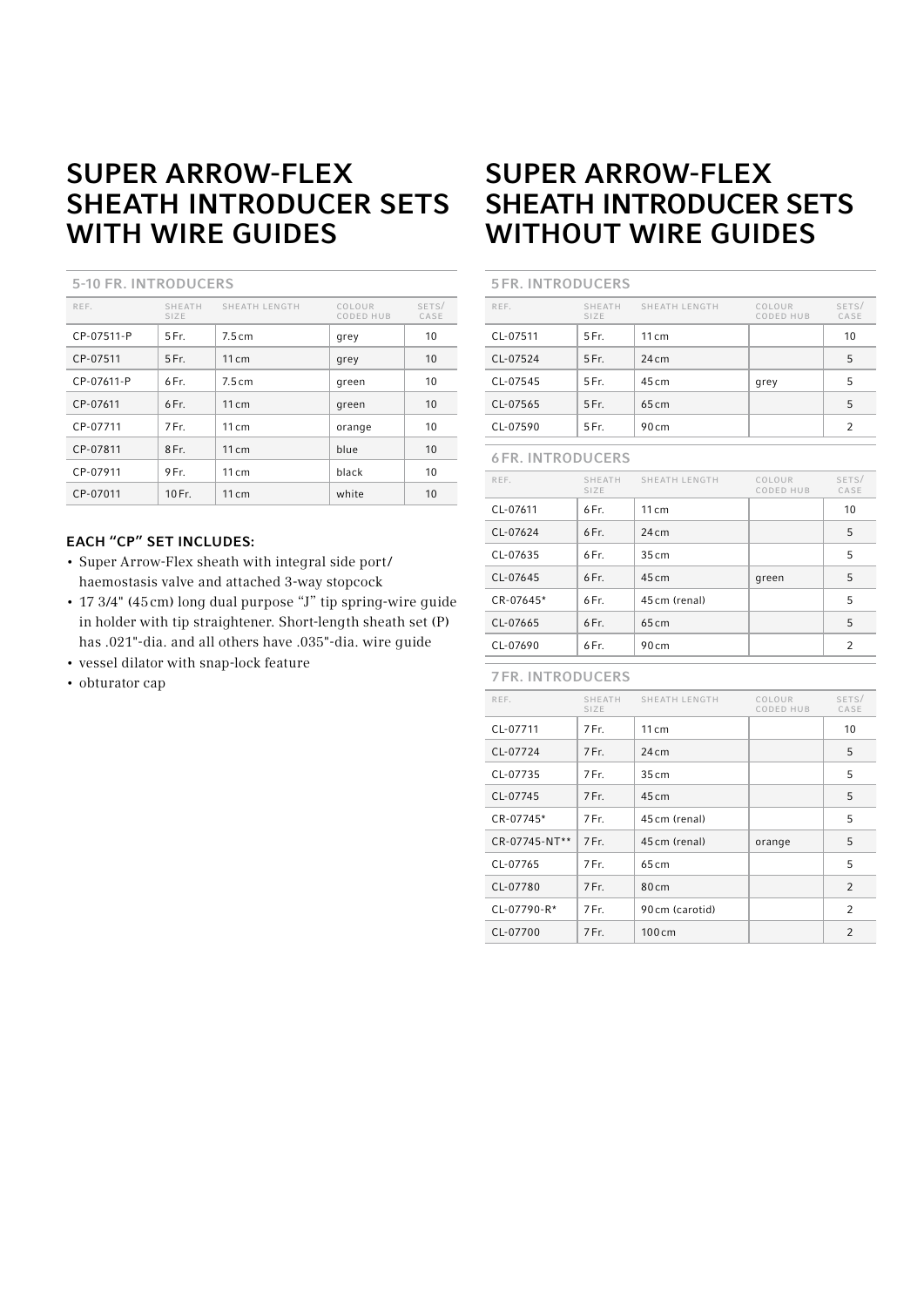### EASY PLACEMENT AND INSERTION

- radiopaque tip marker enhances visualisation during insertion and enables precise deployment of a catheter just beyond the sheath tip
- highly radiopaque sheath, yet spacing between coils enables visualisation
- smooth transition between sheath and dilator helps prevent peel-back
- hydrophilic surface facilitates smooth insertion
- valve lubrication eases catheter placement through the sheath



### SAFETY AND PEACE OF MIND

- capability to be used as a guiding sheath may eliminate the need for a guiding catheter (includes obturator cap)
- colour-coded hubs for easy identification of sheath sizes
- tri-cuspid haemostasis valve facilitates catheter manipulation with minimal bleed-back
- sheath and dilator lock together to enable simultaneous and secure insertion

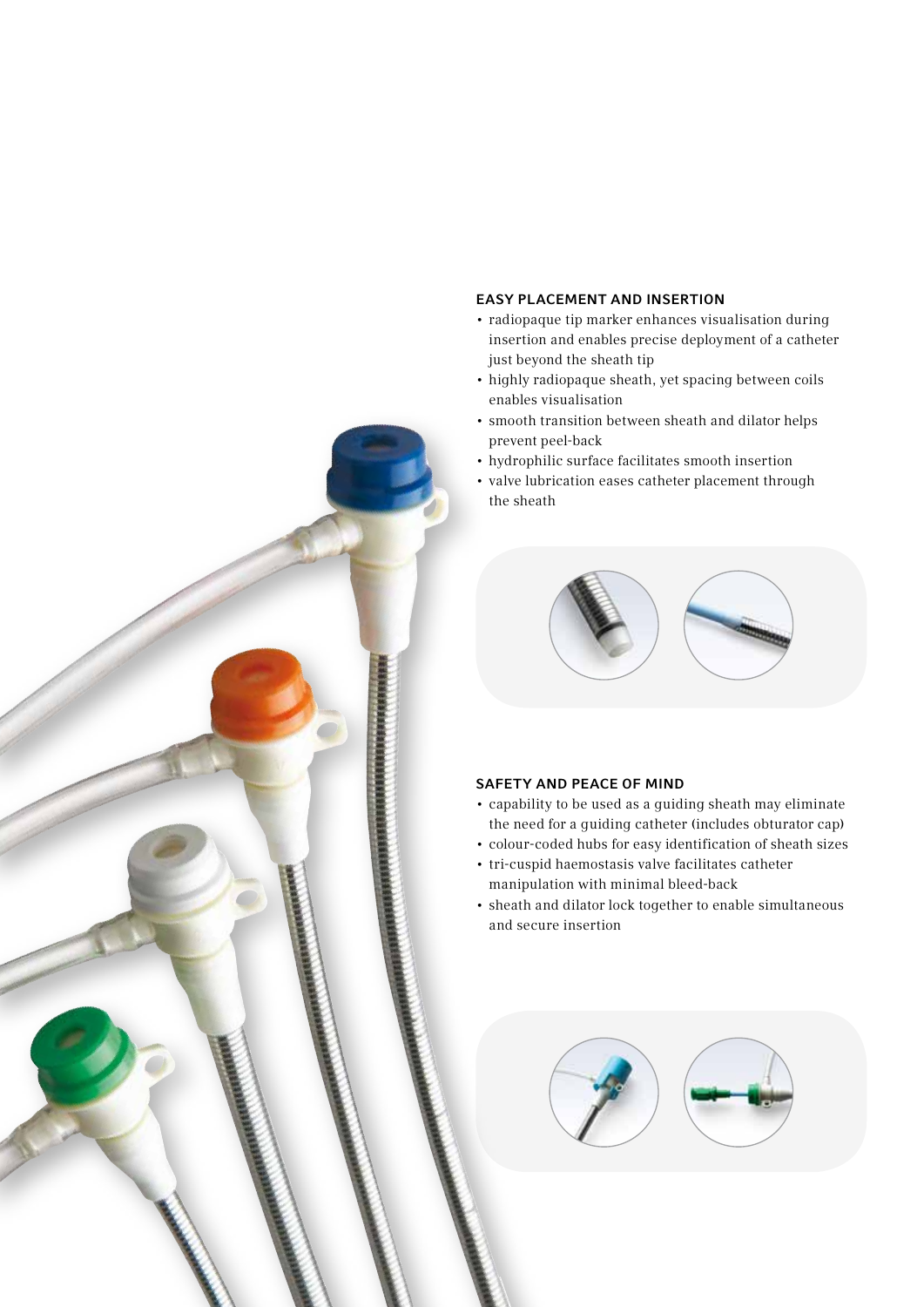#### 8Fr. Introducers

| REF.              | <b>SHEATH</b><br><b>SIZE</b> | SHEATH LENGTH       | COLOUR<br><b>CODED HUB</b> | SETS/<br>CASE |
|-------------------|------------------------------|---------------------|----------------------------|---------------|
| CL-07811          | 8 Fr.                        | $11 \text{ cm}$     |                            | 10            |
| $CL-07824$        | 8 Fr.                        | $24 \text{ cm}$     |                            | 5             |
| CL-07835          | 8 Fr.                        | 35cm                |                            | 5             |
| $CL-07845$        | 8 Fr.                        | 45cm                |                            | 5             |
| CT-07860          | 8 Fr.                        | 60 cm (transseptal) | blue                       | 2             |
| $CL-07865$        | 8Fr.                         | 65cm                |                            | 5             |
| CL-07880          | 8 Fr.                        | 80cm                |                            | 2             |
| $CL-07890-R*/***$ | 8Fr.                         | 90 cm (carotid)     |                            | 2             |
| CL-07800          | 8 Fr.                        | 100cm               |                            | 2             |

#### 9Fr. Introducers

| REF.     | <b>SHEATH</b><br>SIZE | <b>SHEATH LENGTH</b> | COLOUR<br><b>CODED HUB</b> | SET <sub>S</sub> /<br>CASE |
|----------|-----------------------|----------------------|----------------------------|----------------------------|
| CL-07911 | 9 Fr.                 | $11 \text{ cm}$      |                            | 10                         |
| CL-07924 | 9 Fr.                 | 24cm                 |                            | 5                          |
| CL-07965 | 9 Fr.                 | 65 cm                | black                      | 5                          |
| CL-07980 | 9 Fr.                 | 80 <sub>cm</sub>     |                            | 2                          |
| CL-07900 | 9 Fr.                 | 100cm                |                            | 2                          |

#### 10Fr. Introducers

| REF.     | <b>SHEATH</b><br>SIZE | SHEATH LENGTH   | COLOUR<br><b>CODED HUB</b> | SETS/<br>CASE  |
|----------|-----------------------|-----------------|----------------------------|----------------|
| CL-07011 | 10 Fr.                | $11 \text{ cm}$ |                            | 10             |
| CL-07024 | 10 Fr.                | 24cm            |                            | 5              |
| CL-07035 | 10 Fr.                | 35cm            | white                      | 5              |
| CL-07045 | 10 Fr.                | 45 cm           |                            | 5              |
| CL-07065 | 10 Fr.                | 65 cm           |                            | 5              |
| CL-07080 | 10 Fr.                | 80cm            |                            | $\overline{2}$ |
|          |                       |                 |                            |                |

#### 11Fr. Introducers

| REF.     | SHEATH<br>SIZE | SHEATH LENGTH | COLOUR<br>CODED HUB | SETS/<br>CASE |
|----------|----------------|---------------|---------------------|---------------|
| CL-71165 | 11 Fr.         | 65 cm         |                     | 5             |
| CL-71180 | $11$ Fr.       | 80cm          | yellow              |               |

## Each "CL" set includes:

- Super Arrow-Flex sheath with integral side port/ haemostasis valve and attached 3-way stopcock
- vessel dilator with snap-lock feature
- obturator cap

- *\* These products include a special Tuohy-Borst "Y" adapter with side arm extension.*
- *\*\* Tuohy-Borst "Y" adapter is not included with this product.*
- *\*\*\* Contact your* Arrow *representative to check availability.*